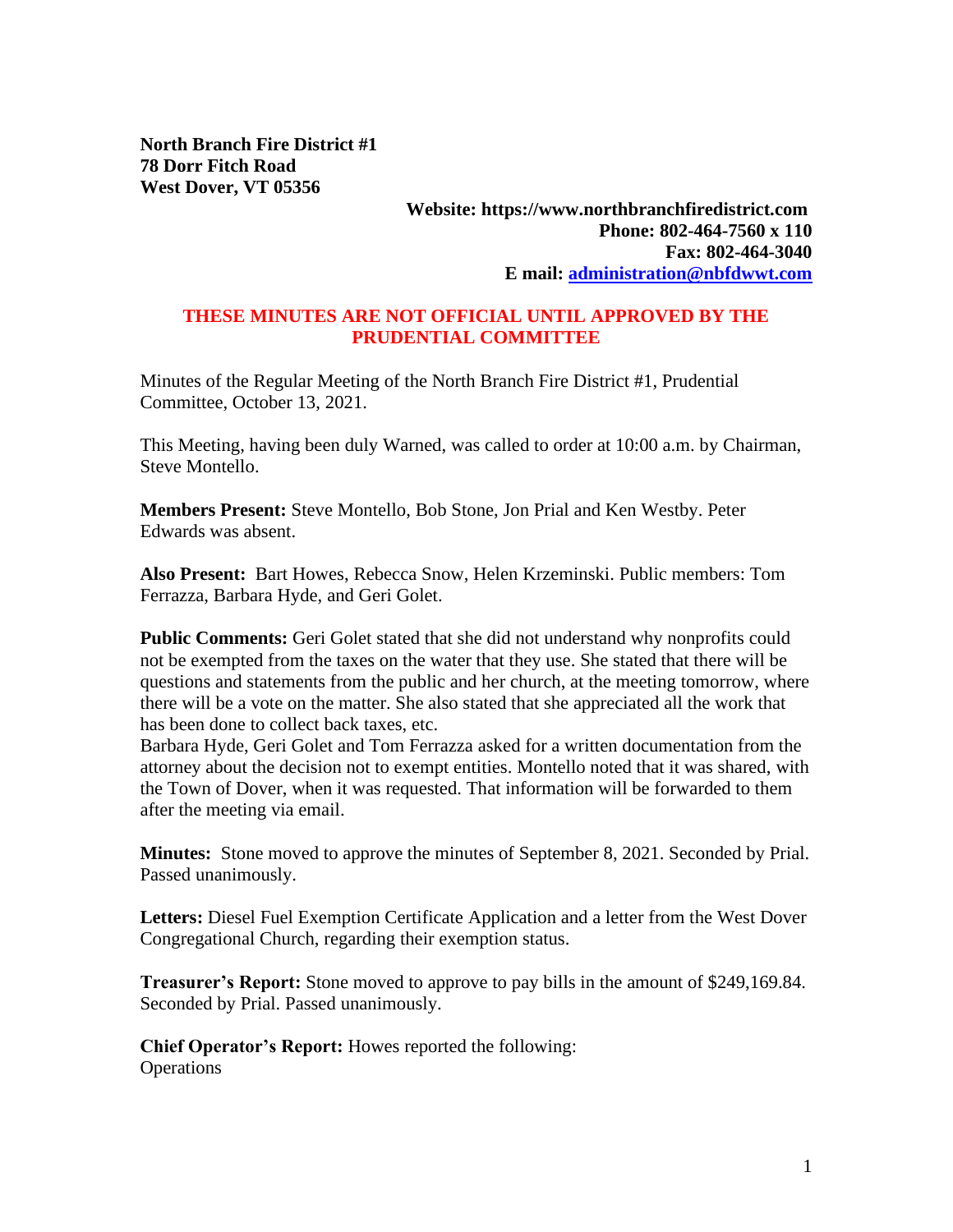- Daniels has completed the pump base and guide rail replacement at the Mt Snow pump station.
- Champlin Associates has completed replacing pump 2 and it's check valve at the Rt 100 pump station.
- One of the VFD's at the Rt 100 pump station has faulted. A new one has been purchased through Champlin Associates, includes installation for \$4,708.34.
- The new coded locks have been installed, on both the operations and administration's front door, by Rice Lock.
- Joyce Land Surveying has performed the survey of the new monitoring wells in the subsurface field.

Westby asked if we had any update on receiving the cell heads for the meters. Howes stated they are still on back order.

**Finance Committee:** Westby stated that they have submitted the September 30, finance results, the reserve study has been completed, accounts receivables have gone down significantly and completed the 6-month budget ending June 2022 as NBFD attempts to move to a fiscal year. Montello asked if the management representation letters have been signed and sent to the auditors. Westby stated they will be doing that to get the 2020 and 2021 6-month audit completed and sent to NBFD.

- Montello stated that it has been one of the goals of the Prudential Committee to consolidate accounts. Montello commended the finance committee for their work.
- Montello also stated that the current reserve study validates the reserve studies done in the past.
- Westby moved to approve the 6- month budget ending in June 2022. Seconded by Stone. Passed unanimously.

**Employee Handbook:** Montello said the handbook was three months in the making. He thanked everyone for efforts to complete it. Stone moved to approve the new NBFD Employee Handbook. Seconded by Prial. Passed unanimously.

**Technology Update:** Prial stated that Duncan Cable will be installing fiber. Arcomm Communications will be present and still needs to be coordinated. He stated that once that work has been done, NBFD can move forward with other projects including backup services and email services. The new website will be launched in the next week or so. Prial explained the new online payment system that will linked to the website is Invoice Cloud. Stone asked how we were coming with obtaining email information from customers. Snow responded that there will be an additional line on the bills asking customers to update contact information. Snow said she will reach out to Harris Communications to add a report, on our Muni Smart, system that will tell the number of accounts that have emails.

**Sleeping Spaces:** Stone reported that the Sleeping Space Committee met in person once and then on Zoom. A poll was taken, and the consensus is that they recommend eliminating sleeping space charges. He stated it is a system that is programmed for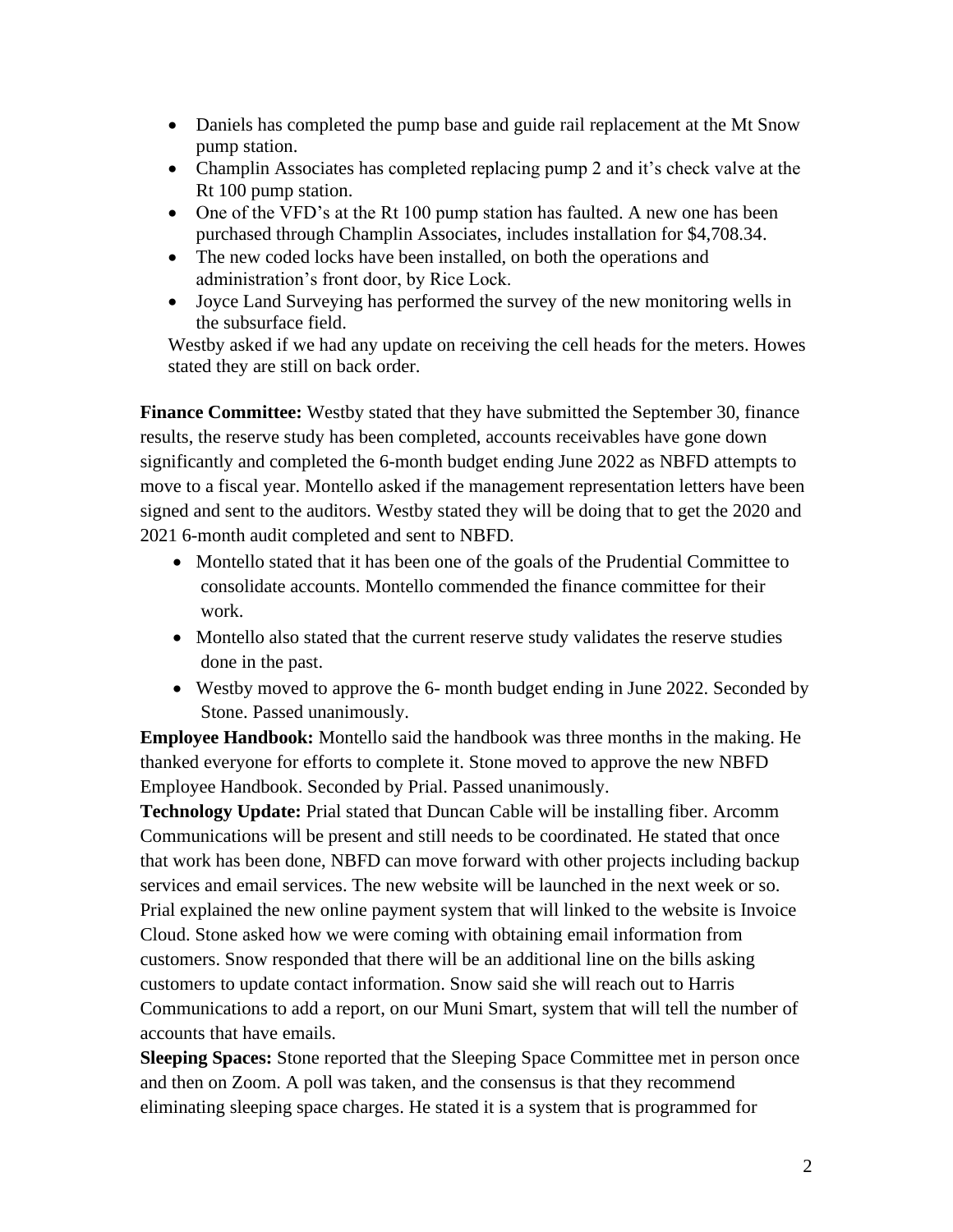failure, that there was cheating going on and it just doesn't work. Montello thanked the Committee for their work. He explained that the Prudential Committee will take their recommendation into consideration while reviewing the Ordinance, budgets, and finances in the next couple of months.

The Board allowed Ferrazza to comment. He stated that the Prudential Committee is about to give back \$200,000 dollars to the users over the next five or six years. He commented that it was sleeping space money that will allow them to lower the rates. Ferrazza asked how they are going to compensate for the loss of the sleeping space funds in year five or six of the Operations plan. He stated that he was concerned there will be no way to replace that loss of revenue. Golet added to the question as to what will replace the income of the sleeping spaces, should it be eliminated. Montello stated it would come from gallonage or usage. Ferrazza commented that he appreciated how the Prudential Committee was following the rules, noting the removal of the amendment to the Ordinance.

**Meter reads:** Snow gave an update on where we were at for hand entering meters that are not communicating with our Muni program. She also asked what the Committee expected to do for charging meters that have not worked in years, since they do not want any estimated reads. Montello stated that at the last meeting it was determined not estimate any reads, install new meters then back charge for gallonage used. He stated that estimated reads, going on for years, was unacceptable. Howes noted that there is a policy in place for estimated reads, but that it was intended for short term, included follow up and fines imposed if not corrected or ignored by the user. Westby suggested to estimate at 125 % of historical, not just average of historical. Stone moved to adopt a policy for nonworking meters, to be estimated by 125% of a two-year historical data, based on similar billing periods, in addition to issuing a 30-day notice to replace the meter or fines will commence based on NBFD's Ordinance. Seconded by Westby. Passed unanimously. Geri Golet asked how the users are notified about the Eye on Water program, which lets them monitor their usage remotely. It was explained a letter went out when the program was first initiated. It was suggested to add the information on the bills and put it on the website. Montello asked how many users are waiting for new cell heads. Snow responded about 50 need new cell heads.

Montello stated the need to have a specific meter read date, for bills, so that information to annualize gallonage is easily accessed. Going forward it was suggested to use the read dates 30 days before bills go out.

**Other Business:** Ferrazza stated that he understands NBFD's stance on Article 10, that will go before a vote tomorrow, is that it is illegal. He asked how NB was going to handle the vote if the public wants these exemptions. Montello said the attorney would be there, and it may be possible to vote, from the floor, to remove the Article in question. Montello stated that having working meters at every property is NB's duty. Montello stated that if